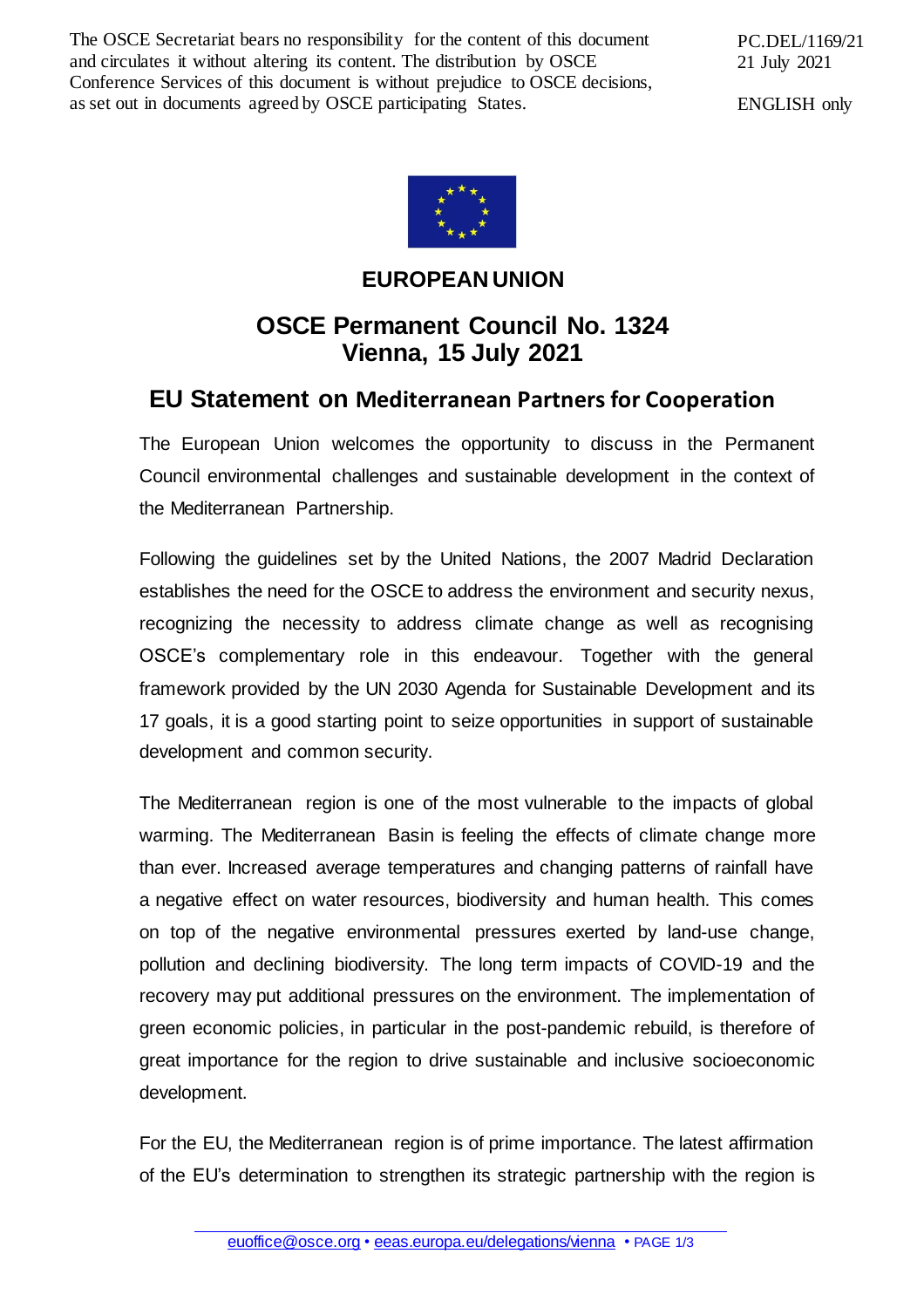the Joint Communication on the Renewed Partnership with the Southern Neighbourhood – a new agenda for the Mediterranean, approved by the Council in April this year. The objective is to address common challenges, take advantage of shared opportunities and unlock the region's economic potential for the benefit of its people. Funded under the EU's new Neighbourhood, Development and International Cooperation Instrument, the EU will mobilise up to €7 billion for the period 2021-2027 to enhance the cooperation of the EU with its Mediterranean partners around five areas:

- Human development, good governance and the rule of law.
- Resilience, prosperity and digital transition.
- Peace and security.
- Migration and security.
- Green transition, climate resilience, energy and environment.

The agenda puts the promotion of credible and sustainable opportunities for youth at the heart of our cooperation as well as the increased efforts in promoting gender equality, strengthening women's rights and women's empowerment. Our renewed partnership will be based on common values and progress on shared socioeconomic and political agenda, including in areas such as good governance, the rule of law, macroeconomic stability and the conducive business environment.

We are convinced that working together with our Mediterranean partners can turn climate and environmental challenges, and digital transformation, into major opportunities for sustainable development, contributing to a just and inclusive green transition, spurring sustainable long-term socio-economic recovery and job creation.

As agreed by our Ministers in the Milan OSCE Declaration on Security and Cooperation in the Mediterranean, we should step up our engagement and strengthen the political dialogue on these issues. We believe that the OSCE with its comprehensive approach to security is a valuable platform in this endeavour. We are looking forward to the discussions also during the upcoming 2021 OSCE Mediterranean Conference and we thank Poland as the chair of the OSCE Mediterranean Group for their work throughout the year.